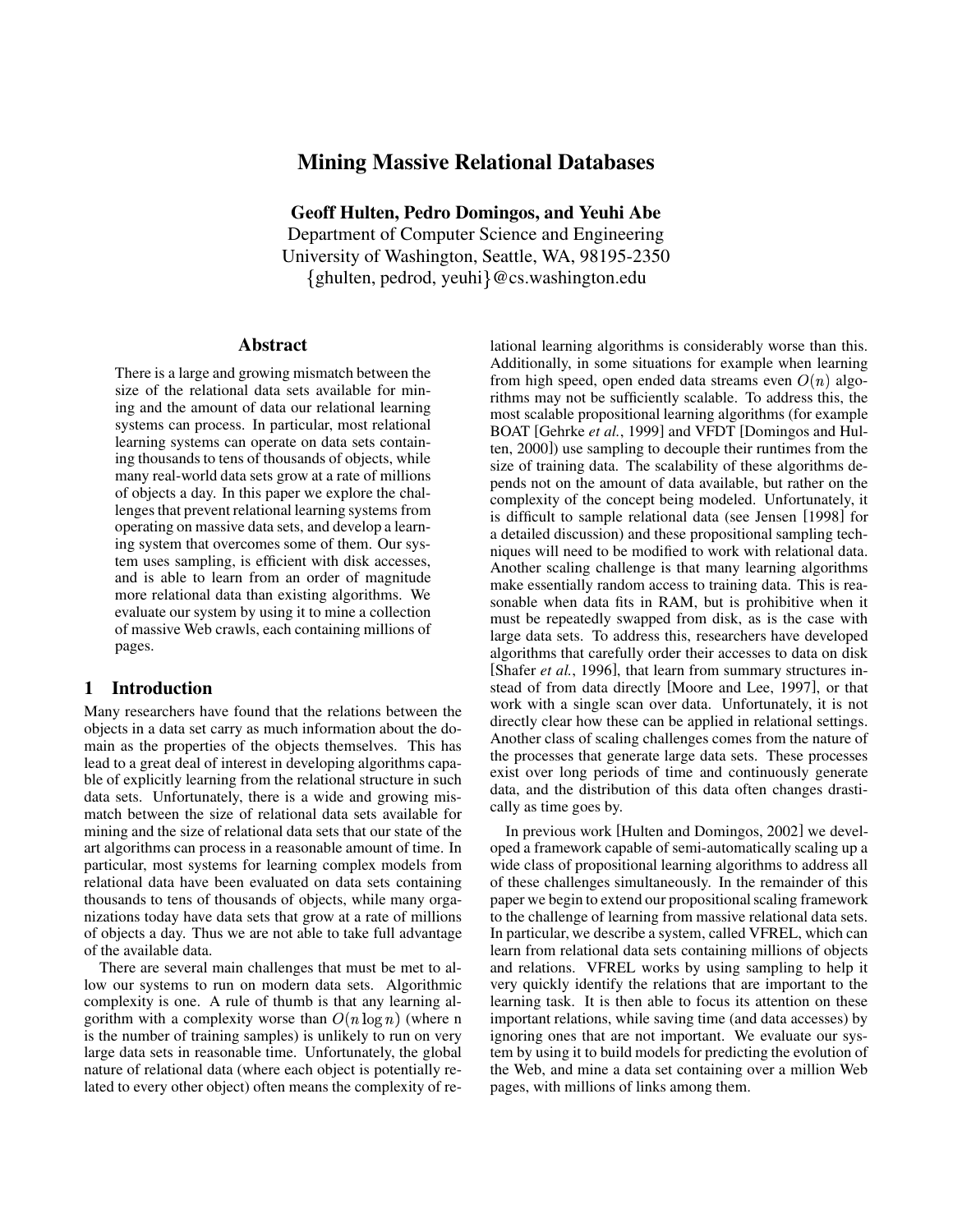In the next section we describe the form of the relational data our system works with. Following that we briefly review some of the methods currently used for relational learning and discuss the challenges to scaling them for very large data sets. The following section describes VFREL in detail. We then discuss our application and the experiments we conducted, and conclude.

## **2 Relational Data**

We will now describe the form of the relational data that we mine. This formulation is similar to those given by Friedman *et al.* [1999] and by Jensen and Neville [2002c]. Data arrives as a set of *object sources*, each of which contains a set of *objects*. Object sources are typed, and thus each is restricted to contain objects conforming to a single *class*. It may be helpful to think of an object source as a table in a relational database, where each row in the table corresponds to an object. In the following discussion we will use  $X$  to refer to an object and  $C(X)$  to refer to its class. Each class has a set of *intrinsic attributes*, and a set of *relations*. From these, a set of *relational attributes* is derived. We will describe each of these in turn.

Intrinsic attributes are properties of the objects in the domain. For example a *Product* object's attributes might include its price, description, weight, stock status, etc. Each attribute is either numeric or categorical. We denote the set of intrinsic attributes for  $C(X)$  as  $A(C(X))$  and X's intrinsic attribute named  $a$  as  $X.a$ .

Objects can be related to other objects. These relations are typed, and each relation has a source class and a destination class. *Following a relation* from an instance of the source class yields a (possibly empty) set of instances of the destination class. One critical feature of a relation is the cardinality of the set of objects that is reached by following it. If a relation always returns a single object it is called a *one-relation*; if the number of objects returned varies from object to object it is called a *many-relation*. Our notation for a relation  $r$  on class  $C(X)$  is  $C(X) \to r$ . We denote the set of relations for  $C(X)$  as  $REL(C(X))$ . We will use  $X \Rightarrow r$  to denote the set of objects reached by following relation  $r$  from object  $X$ , and we will use  $C(X) \Rightarrow r$  to denote the target class of the relation. The series of relations that are followed to get from one object to another is called a relational path. Also note that every relation has an inverse relation. For example, the inverse to the *Product*  $\rightarrow$  *producedBy* relation is the *Manufacturer*  $\rightarrow$ *produces* relation.

An object's *relational attributes* are logical attributes that contain information about the objects it is related to. For example, one of a *Product* object's relational attributes is the total number of products produced by its manufacturer. Relational attributes are defined recursively, and the relational attributes of an object consist of the intrinsic attributes and relational attributes of the objects it is related to, and so on. It is common to limit the depth of recursion in some manner.

Each object must have a fixed number of relational attributes for any given depth to facilitate the use of existing tools on relational data. Unfortunately each object with many-relations (or that is related to an object with manyrelations) has a variable number of related objects for any given depth. In order to reconcile this difference, we aggregate the values of a set of instances into a fixed number of attributes using a set of aggregation functions. The attributes for any particular instance are a subset of the attributes that are possible at a class level (if a many-relation on an instance is empty, some of the class level attributes have no value for the instance). Thus, more formally, let  $R(C, d)$  be the set of relational attributes for  $C$  up to a depth of  $d$ . Let the set of all attributes (intrinsic and relational) for the class to depth  $d$  be  $ATT(C, d) = A(C) \cup R(C, d).$ 

$$
R(C,d) = \bigcup_{r \in REL(C)} \bigcup_{a \in ATT(C \Rightarrow r, d-1)} AGG(a) \quad (1)
$$

When  $r$  is a one-relation  $AGG$  is the identity function. When  $r$  is a many-relation  $AGG$  applies a set of aggregation functions to  $a$  and results in one attribute per aggregation function. The aggregations used depend on the type of  $a$ ; in our experiments we use min, max, mean, and standard deviation if  $\alpha$  is numeric and mode if  $\alpha$  is categorical. We also include one additional relational attribute per many-relation, which is the count of the number of objects that satisfy the relation. Each relational attribute uses an intrinsic attribute from a single class, and passes it through the set of aggregation functions for each many-relation between  $C(X)$  and the class with the intrinsic attribute. For example, the relational attributes of *Manufacturer* might include the average price of products it produces, the maximum price of a product it produces, the count of the number of products it produces, the most common color of a product it produces, the maximum of the average sale price of products it produces, etc.

The definition of  $R$  above is at the class level, but we are interested in the values for these attributes at an instance level. This is simply a matter of starting from the instance, following relations and calculating aggregations as specified in the preceding definition. We describe this procedure in more detail (including pseudo-code) in Section 4.1.

## **3 Relational Learning**

One of the possible goals for relational learning is to build models to predict the value of some *target attribute* (or attributes) of a *target class* (or classes) from the other attributes of the objects of the target class and the objects they are related to. (Note that the target attribute can be intrinsic or relational.) A training data set–with the values of the target attributes filled in–is presented to the learner, and the learner must produce a model that accurately predicts the values of the target attributes on some other data set, where they are unknown. This is the type of relational learning we will focus on in the remainder of this paper. Other possible goals for relational learning systems include building probabilistic models over link existence and object existence (see Getoor *et al.* [2001]).

Perhaps the simplest method for performing relational learning is to *flatten* the data into a propositional data set, and pass it to an existing propositional learning system. Flattening proceeds as follows: a target depth  $d$  is selected, and a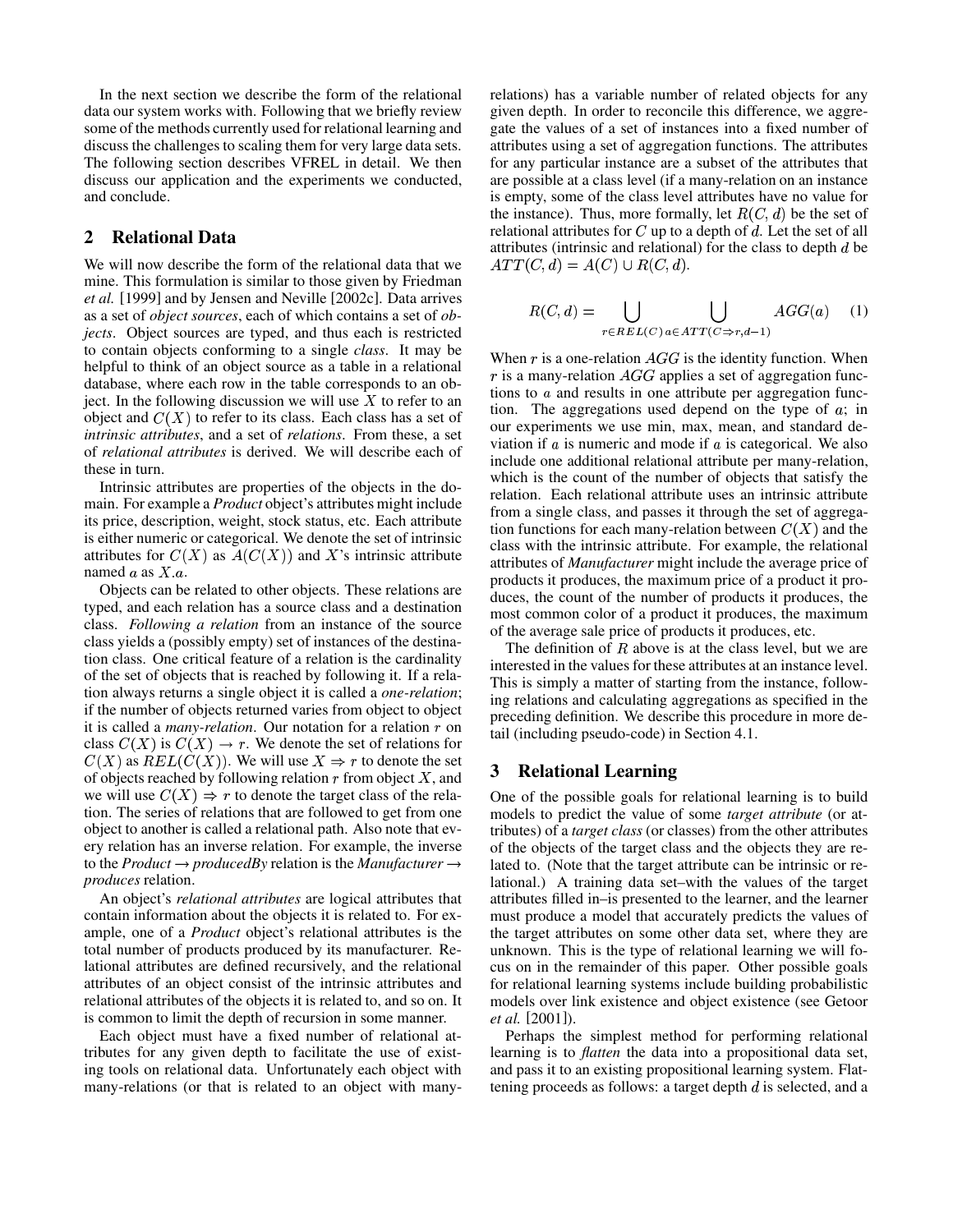propositional training example is constructed for each object in the target source by calculating the values of the attributes in the set  $ATT(C(X), d)$ . The advantage of this method is its simplicity, but it has several disadvantages. One is that it is very slow: calculating the value for each attribute potentially requires loading a large portion of data set from disk, and, even for modest values of  $d$ , there can easily be thousands or tens of thousands of attributes for each object. This problem grows worse than linearly with the size of the relational data set, because larger data sets have more objects that need their attributes calculated, and each of these objects is related to more objects in the larger data set; the exact cost depends on the density of the relational structure in the data. Another disadvantage of this method is that it produces propositional learning problems with very large attribute spaces. Large attribute spaces lead many learning algorithms to overfit the training data. Further, this often means that the size of the flattened data set is much larger than the relational one, which leads to additional scaling challenges.

One method used to address these problems is to avoid flattening the entire database, and instead perform a search over the space of possible relational attributes. This is the method used by PRMs [Friedman *et al.*, 1999]. PRMs work by first selecting a small subset of the possible attributes using some form of feature selection. Sufficient statistics are gathered for the selected attributes and passed to a propositional learner (PRMs use a Bayesian Network learning algorithm, modified to learn coherent joint distributions in the presence relational data). When the learner produces a model, a new set of attributes is selected by performing another round of feature selection, taking into account the information contained in the partially learned model. The system gathers any new sufficient statistics it needs, and the propositional learner is called to refine its existing model with the new set of attributes. These steps are repeated until resources are exhausted or until the quality of the resulting model asymptotes.

These approaches improve on flattening, but they still do not scale to very large data sets. One reason is that they must flatten each attribute they are considering for every object in the target source before they can do any feature selection. This is wasteful because the feature selection task is often relatively easy, and decisions could be made much sooner with high confidence. Additionally, the greedy search procedures they use may miss interesting features that could be easily found with more systematic search. In the next section we will present our system, which addresses these problems.

## **4 Scaling Up Relational Learning**

Our system, which we call VFREL, has three main components. The first is a query planner designed to provide efficient access to training data on disk as needed by the rest of our system. The second is a filter-based feature selection algorithm that is accelerated with sampling. The third is a propositional learning algorithm. At a high level, VFREL works by using sampling to select a promising subset of the possible relational attributes, saving time by flattening those while ignoring the others, and then calling a propositional learner on the flattened values. In particular, it begins by scanning a sample of the target objects and flattening all attributes up to a large depth. This is very slow, but VFREL only does it for a small sample of the target objects. It then pauses and uses statistical tests to identify attributes that are poor enough that, with high confidence, they would not be selected by the feature selection algorithm if it could see their values for all of the target objects. As soon as it identifies any such clear losers, VFREL saves time by eliminating them from further consideration. VFREL repeats this procedure, generating fewer and fewer attribute values (requiring fewer disk accesses and less processor time) on more and more of the data set. After computing attribute values for all of the target objects, VFREL performs a final round of feature selection, constructs a propositional data set from the final set of selected attributes, and passes it to a propositional learning algorithm. We will now describe the components of our system in more detail, starting with our data access module.

## **4.1 Efficient Data Access: Traversal Tree**

VFREL needs to calculate the values of some relational attributes for each target object. In order to do this, every related object that is relevant to one of these attributes needs to be loaded from disk and processed. VFREL can determine which relations it needs to follow to gather this set of objects from the information it has at class level. It builds a tree of these required relational paths. It then traverses the tree, following each relation at most once, loading data into RAM only as it is needed, and computing the required attribute values. Traversal Trees work with binary relations. If the domain contains N-ary relations, they are encoded into binary relations in the usual way.

Nodes in the traversal tree correspond to classes, and edges correspond to relations. During its run, VFREL maintains a tree that contains exactly the relations that must be followed to calculate the values of the relational attributes of the target object that have not been determined to be clear losers. And so, at each node in the tree, VFREL maintains a list of the attributes whose values need to be calculated from the instances of that class that are encountered at that point in a traversal. In VFREL's first iteration the traversal tree is simply an unrolled version of the class graph, and can be constructed in time proportional to the size of  $ATT(TargetClass, d)$ as follows. The root node represents the class of the target object. A child is added to this node for each class in  $REL(TargetClass)$ , and so on recursively until the tree is depth d. Let T be a node,  $T_c$  be the class represented by the node,  $e$  be an edge, and  $e_r$  be the relation represented by the edge. Next, we build a list on each node (let  $T_a$  be the list on node  $T$ ) that represents the attribute values that must be calculated at that point in the traversal as follows. We compute the set  $ATT[TargetClass, d)$ . Each of these attributes is based on one of the attributes of one class (see Equation 1) and is added to the associated node's list. Following cycles in the relational structure can lead to some obviously redundant attributes. Many such attributes are removed at this point by removing length one cycles that involve a one-relation and its inverse.

When VFREL needs to calculate the value of the relational attributes for a particular target object it uses the traversal tree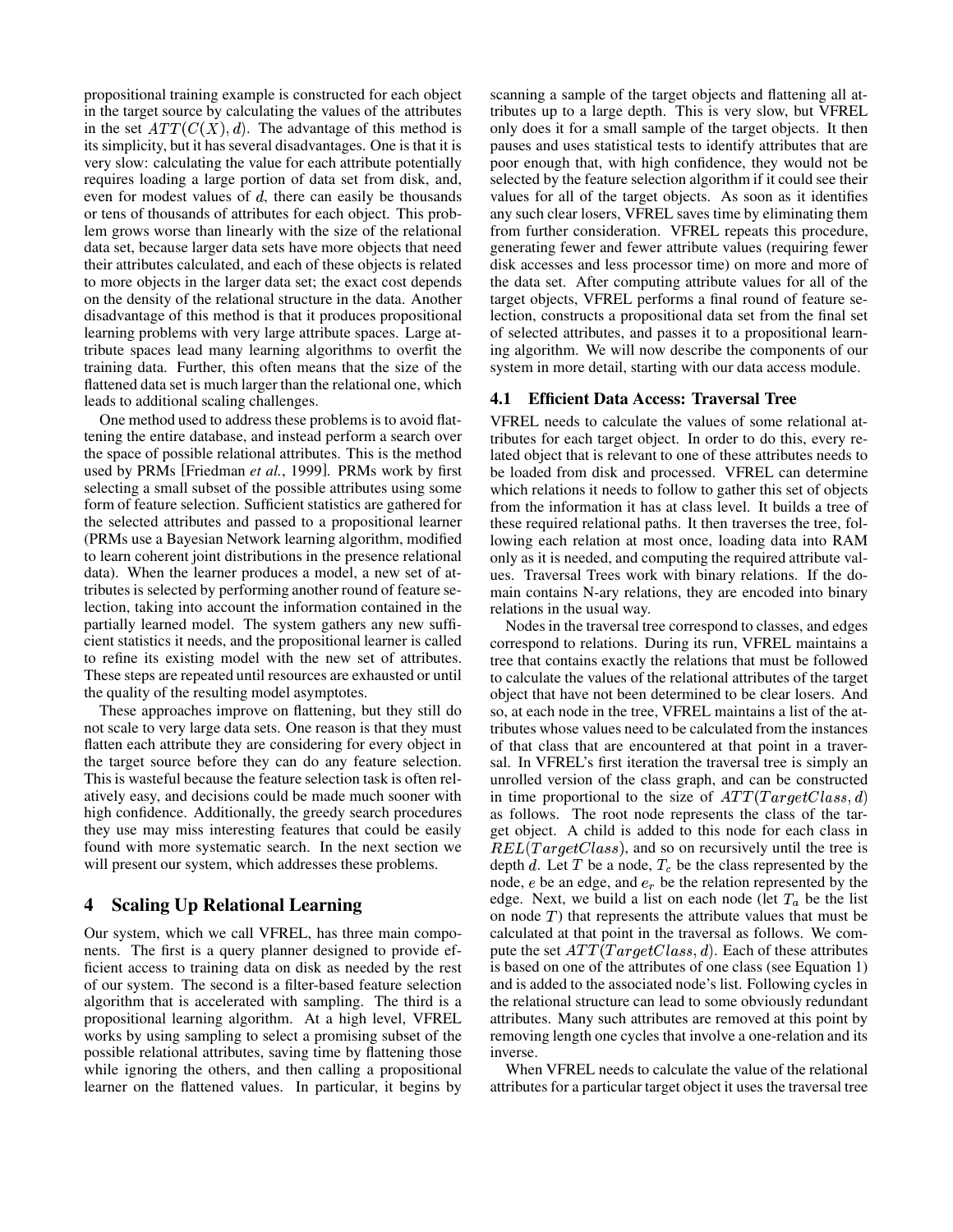Table 1: Pseudo-code for calculating attribute values with a traversal tree.

Procedure Traverse $(T, O)$  $T$  is a traversal tree O is an instance of class  $T_c$ Let  $R = \{\}$  be the results of the traversal Record in R the values for attributes in  $T_a$  from O For  $e \in Children(T)$ Let  $T^{ch}$  be the node reached via  $e$ Let  $Objs$  be  $X \Rightarrow e_r$ If  $Obj s$  is empty, every attribute in  $T^{ch}$  and all of its children is missing, note this in  $R$ If  $e_r$  is a one relation, let  $O^{ch}$  be the object in  $Obj s$  $R = R \cup \text{Traverse}(T^{ch}, O^{ch})$ Else  $e_r$  is a many relation, let  $Tmp = \{\}$ For  $O^{ch} \in Obj s$  $Tmp = Tmp \cup Traverse(T^{ch}, O^{ch})$ Perform needed aggregations, note values in  $$ Return  $R$ 

to determine which objects to load from disk and when. Table 1 contains pseudo-code for the procedure.

As the run progresses, and attributes are eliminated by feature selection, VFREL will remove the eliminated attributes from the attribute lists on the traversal tree's nodes. Notice that a leaf with an empty attribute list corresponds to an object where every attribute has been determined to be a loser. Such objects do not need to be loaded from disk and so the leaf is pruned from the tree (internal nodes may have empty lists as they can still contribute through the objects that they are related to).

This traversal strategy allows VFREL to follow each edge in the traversal tree only once (instead of once per attribute, as might be done if following an edge required just a pointer dereference instead of a disk access).<sup>1</sup> It also allows VFREL to be very efficient with its RAM usage. In particular, at any point in the traversal it requires that one object be in RAM per edge in the path from the root to the current traversal tree node. It also requires RAM to store the partially computed attribute values. (The maximum space required for this is on the order of the number of relational attributes of the target class, since relational attribute values are computed in an online manner as objects are loaded from disk.) For each many-relation VFREL also maintains a list of hash keys for the objects it will need to load to finish following the relation.

#### **4.2 Feature Selection with Sampling**

Our system uses filter-based feature selection [Kononenko, 1994], [Kohavi and John, 1997] to explore the space of relational attributes. The goal is to identify the relational attributes that are most relevant to the learning task and accelerate our system by only calculating the values of these relevant attributes, while ignoring the rest. VFREL uses sampling to accelerate this process, and is able to eliminate attributes (and thus paths from the traversal tree) with less than one scan over the data set. This allows it to be more efficient than standard PRM learning.

 of each feature is estimated on training data with a scoring Filter-based feature selection works as follows. The utility function (commonly information gain). The best N features are selected, and the rest are discarded. Traditionally, calculating the information gain of an attribute requires knowing the value of the attribute for every training example. In our context, this means that the entire data set needs to be flattened before feature selection can take place, which results in no speed gain. If we are willing to accept a small chance of making an error, we can use sampling to do much better. VFREL uses techniques developed by Hulten and Domingos [2002] and others to do just that. Standard statistical results can be used to obtain a high confidence bound on the difference between the gain observed for a feature on a sample of data and the true gain of the feature. For example, the Hoeffding bound [Hoeffding, 1963] says the following. Let  $x$  be a random variable with range  $R$ . Let  $\hat{x}$  be the mean of n i.i.d. (independent and identically distributed) observations of  $x$ . Then, with probability  $1-\delta$ , the Hoeffding bound guarantees that  $x > \hat{x} - \epsilon$  where

$$
\epsilon = \sqrt{\frac{R^2 \ln(1/\delta)}{2n}}\tag{2}
$$

We apply this bound to our setting as follows. Let  $G(A_1, n)$  be the information gain observed for attribute  $A_1$ on a sample of n examples and similarly for  $G(A_2, n)$ . Recall that the range of the information gain function is the log base two of the number of values of the target attribute. Let  $\Delta = G(A_1, n) - G(A_2, 2)$ . We bound  $\Delta$  with the Hoeffding bound and thus, if  $\Delta - \epsilon > 0$ , we know with confidence  $1 - \delta$ that  $A_1$  truly has a higher information gain than  $A_2$ , and thus that the feature selection algorithm would select  $A_1$  over  $A_2$  if the gains were computed from the entire training set, instead of from the sample. Thus, when trying to find the top N features in the training set, and after the values of relational attributes have been generated for the first n target objects, we can state the following. Let  $A_N$  be the attribute with the  $N^{th}$ best gain on the sample. Then, with confidence  $1 - \delta^*$ , any attribute with a gain less than  $G(A_N, n) - \epsilon$  is not one of the best N attributes.  $\delta^*$  is different from the  $\delta$  in the Hoeffding bound because many comparisons are involved in the feature selection, and thus the bound needs to be applied many times to assure a global level of confidence. We use a Bonferroni correction and set  $\delta$  by dividing  $\delta^*$ , the desired global confidence, by the number of bounds that need to hold during the algorithm's entire run.

Sampling from relational data may violate the i.i.d. requirement of the Hoeffding bound. Taking this into account, using non-i.i.d. extensions of Hoeffding-style bounds, is an important direction for future research (see also Jensen and Neville [2002a] [2002b]).

<sup>&</sup>lt;sup>1</sup>Notice that the description here may require an object be loaded from disk more than once per traversal if it is reached via several different relational paths. The full VFREL system uses several forms of caching to reduce this redundancy, but they are not reported on or evaluated in this paper.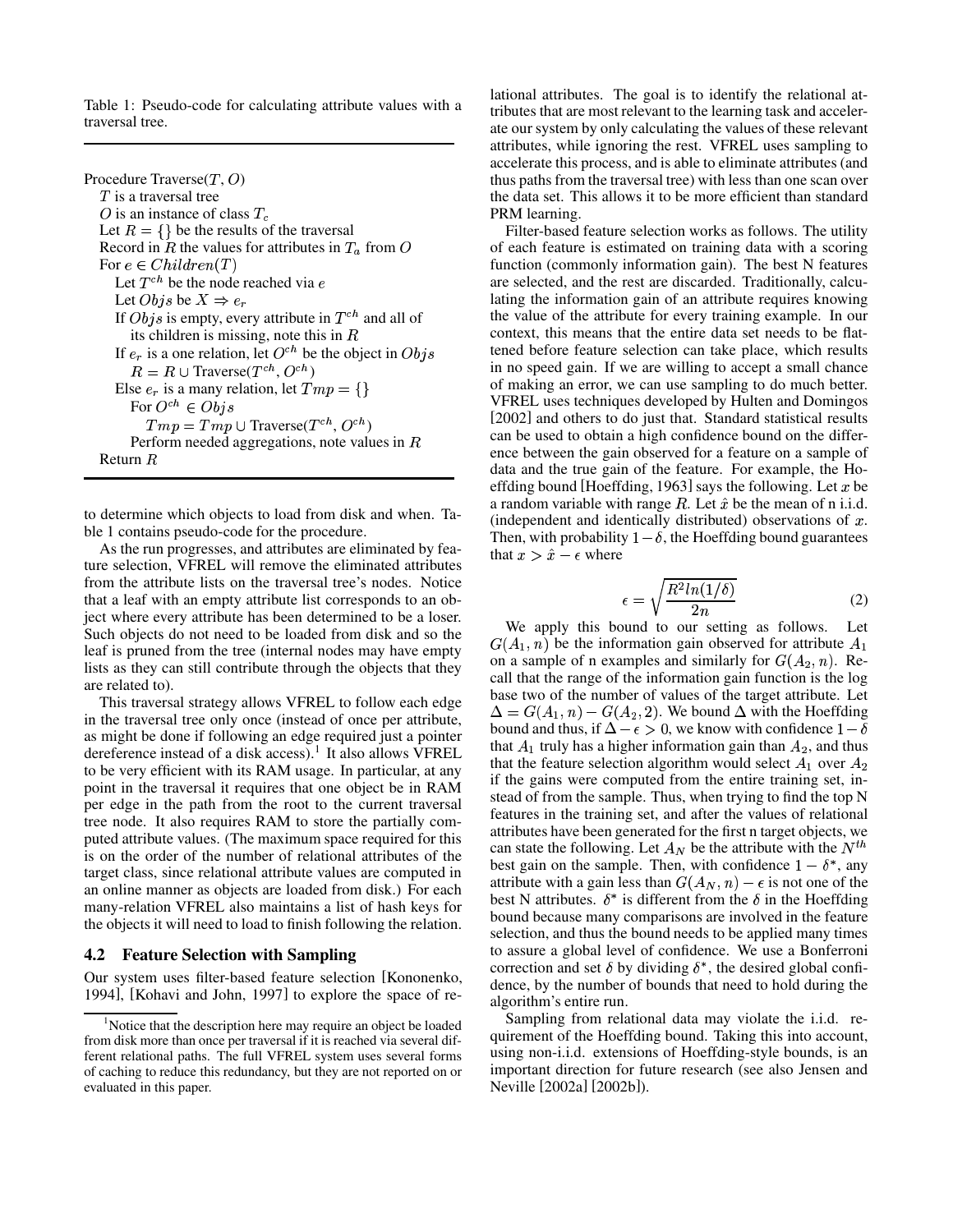Table 2: Pseudo-code for the VFREL algorithm.

Let  $F = ATT(TargetClass, d)$ Let  $T =$  Initial Traversal tree for  $F$ Let  $D =$  Initial step size Let  $C =$  Database cursor for the target object source While  $C$  is not finished Calculate values for  $F$  on next  $D$  objects from  $C$ Compute information gain for attributes in  $F$ Order  $F$  by information gain Let  $G_N$  be gain of the  $N^{th}$  best attribute Remove from F every attribute with gain  $\lt G_N - \epsilon$ Update  $T$  by dropping the removed attributes Call the StepSize function to find next  $D$ 

Return the result of the propositional learner on the best N attributes

#### **4.3 The VFREL Algorithm**

We will now describe VFREL, our algorithm for mining massive relational data sets, in detail. The inputs are a relational data set, a target class and target attribute of that class, a depth cutoff d, a global confidence target  $\delta^*$ , a target number of features N, a function that specifies how many samples to take before performing a round of feature selection (StepSize below), and a propositional learning algorithm. Table 2 contains pseudo-code for VFREL.

VFREL iterates over the target objects and starts generating values for all of the attributes that are at most depth  $d$  away. It periodically pauses to perform a round of feature selection, informed by the data that has been generated up to that point. The information gain for each of the attributes being considered is computed, and they are sorted by their information gain. The  $N^{th}$  best attribute is determined, and its information gain is noted. From the Hoeffding bound, we know with high probability that any attribute with a score less than  $G_N - \epsilon$  will not be selected as one of the final N attributes, and does not need to be considered further. In order to assure a global confidence of  $\delta^*$  that the correct attributes are selected, each local  $\epsilon$  is determined with  $\delta = \delta^*/(|ATT(TargetClass, d)|*i)$ , where i is an estimate of the total number of iterations of VFREL's main loop that will be performed<sup>2</sup>. When VFREL finishes with all the target objects, it performs one final round of feature selection, keeping only the top N features. Finally, a propositional data set is created from the attribute values that were calculated during the feature selection and the propositional learning algorithm is called to produce a model.

Notice that this algorithm assumes that objects are retrieved from the target object source in random order, which is usually possible. In our application, for example, we iterate over the keys of a DBM style hash table, which returns keys in essentially random order. Other settings may require a scan over the data set to randomize it.

Early iterations of VFREL take relatively long, as they generate values for many attributes, and thus require many objects be loaded from disk. As the algorithm proceeds, however, it is able to eliminate attributes that are clearly not going to be selected, stop following the relations associated with them, focus its attention on the promising attributes, and thus generate attribute values for later object much more quickly. VFREL will be most effective when there are many unpromising attributes that can be eliminated quickly, and when the promising attributes are all found along the same set of relational paths. In the next section we describe an application we developed to evaluate the performance of our algorithm, and to determine if it can successfully learn from massive relational data sets.

#### **5 Predicting the Evolution of the Web**

The World Wide Web has received much study in recent years. Researchers have studied ways to classify Web pages into categories (e.g., Slattery and Craven [2001]), search for high quality pages (e.g., Kleinberg [1998], Page *et al.* [1998]), model the way Web pages acquire links over time (e.g., Barabasi and Albert [2000], etc.) One commonality among much of this work is that analyzing the content of Web pages in isolation seldom produces the best results–the links between pages often contain critical information that must be taken into account. Unfortunately, as we have seen, state of the art systems for building complex relational models are in incapable of scaling to data sets the size of the Web.

In this section we describe an application of VFREL to mining a massive Web data set. The goal is to build a model that accurately predicts if a Web page's popularity will rise or fall in the future. Such models would be useful, for example, to help improve search engine results for new pages, and to help designers create pages that people will reference. We estimate the popularity change in a Web page by counting the number of pages that point to it in one crawl, and trying to predict if the page will be linked to by five or more additional pages, five or more fewer pages, or within five of the same number of pages in a future crawl. We take into account 47 intrinsic attributes of nearly two million Web pages. We also make use of relational information that includes seven object sources and millions of relations.

Our application begins with a crawl of approximately 1.7 million Web pages from .edu domains that was gathered in early June of 2001. The crawl contains pages from 31k unique Web hosts and uses 23 GB of disk space. It was gathered starting from a small set of seed Web pages (Google's top 20 results for the query 'university') and performing a breadth-first crawl until no more files would fit on the disk<sup>3</sup>. The crawl ran on a cluster of five 1 Ghz Linux machines, and took approximately 3 days to finish. We gathered a second crawl, using the same procedure and set of seed pages, in

<sup>&</sup>lt;sup>2</sup>If the estimate is exceeded we report the global confidence that was actually achieved, or the algorithm can be run again with a better estimate if needed. Our experiments required just 13 iterations of the main loop.

 $3$ The version of Linux we used for these studies limited the number of files in a partition to 1.7 million. We plan on removing this limitation in a future study.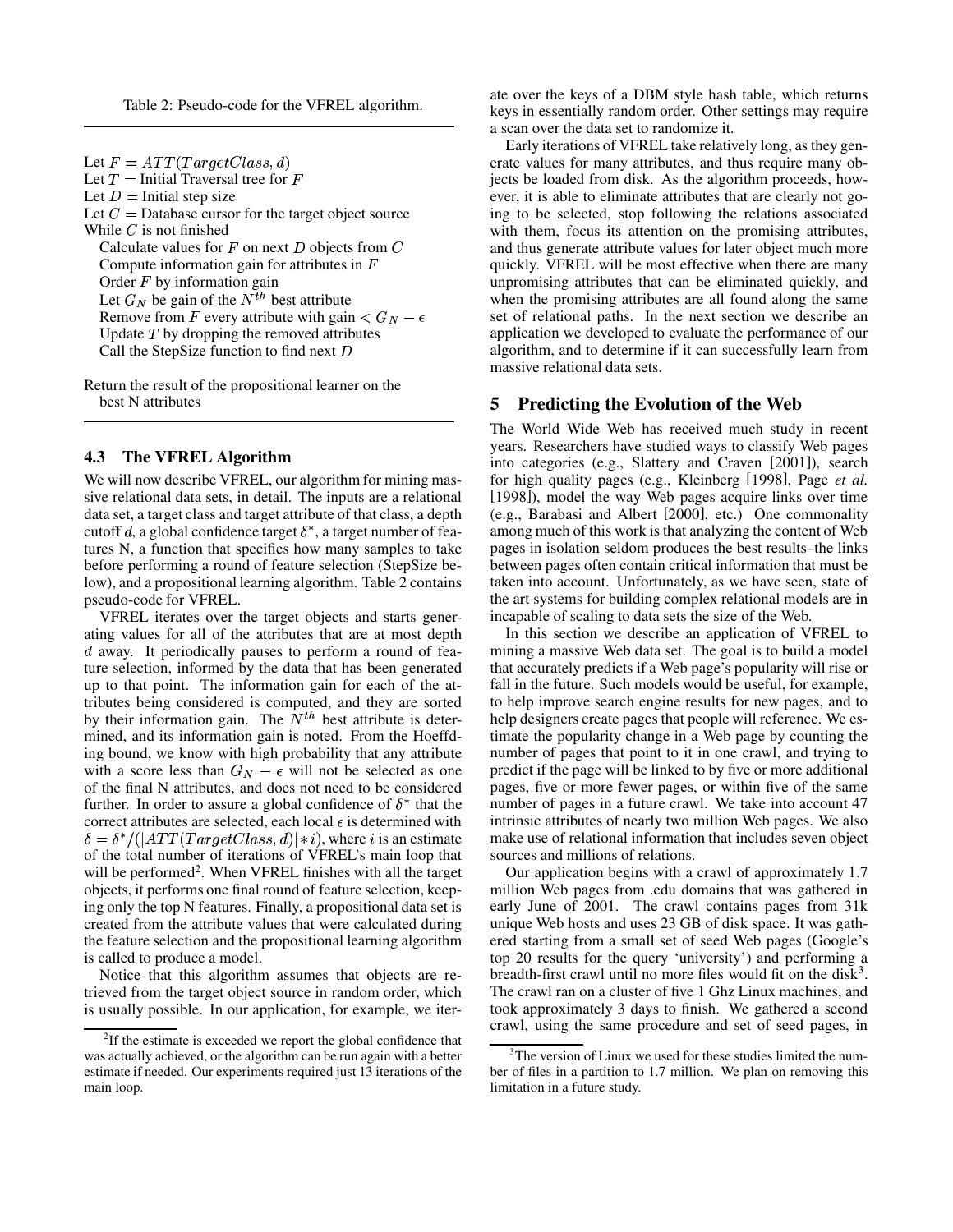November of 2002. There were 563k pages that appeared in both crawls.

We put each of the pages that appeared in both crawls into a database (an object database which we implemented on top of GDBM). We used seven object sources to represent the domain, and their properties are as follows:

- **WebPage** There are 563,083 Web page objects in our data set. Each has 47 attributes, including binary attributes to indicate the presence of the top 10 words according to information gain on the training set; the number of images; characterizations of alt text usage, script usage, color usage, etc.<sup>4</sup> and the PageRank [Page *et al.*, 1998] of the page within the subset of the Web covered by the first crawl.
- **WebPageLink** There are 2,154,420 Web page link objects, one for each link between the pages in our data set. Each of these objects has a one-relation for its source and a one-relation for its destination.
- **Domain** There are 21,069 domain objects in our data set. Each has a single categorical attribute, the Carnegie Classification (a publicly available classification of universities by their types) of the school it belongs to.
- **WebPageDomainLink** There are 563,083 links from Web pages to their domain, one for each Web page. Each link has one numeric attribute, the depth of the page in the domain. Each also has a one-relation for the page and a one-relation for the domain.
- **Site** We identified 412 sites in our crawl. A site is distinct from a domain by being managed by a small group of people and being about a well defined topic. We used a set of handcrafted regular expressions that examined URLs and identified sites including home pages, course pages, group pages, and project pages. The very low number of sites identified by our heuristics is problematic, and in future work we hope to improve this. Each site has an attribute that specifies its type.
- **WebPageSiteLink** There were 1411 links between Web pages and sites. Each contains a one-relation to the page and a one-relation to the site.
- **SiteDomainLink** There were 412 links from sites to their domains. Each has a single attribute, the depth of the site in the domain. Each also has a one-relation for the site and a one-relation for the domain.

Note that conceptually this domain could be modeled without the Link objects. We modeled it this way for several reasons: it is the best way to encode the many-many relation between WebPage objects in our database; it is conceptually simpler to have all links modeled the same way; it is cleaner and more extensible as we add additional features to the links (which we plan to do in future work); and it does not hurt efficiency compared to the other method.

We built index structures so that any relation could be followed by accessing the index on disk, and then loading the related objects from the GDBM on-disk hash table that contains them. The resulting database and associated index structures took on order of a day to construct on a 1Ghz PIII, and occupy approximately 900MB of disk space. Reading all the objects from disk in random order takes about 450 seconds. Notice that many of the attributes in our domain are numeric. We turn these attributes into categorical ones as needed by dividing the attribute into ten approximately equal-frequency regions. Each WebPage object has a target attribute, whose value is 'Gain5' if the number of links to the page in the new crawl is at least 5 greater than in the original crawl, 'Lose5' if the number of links to the page in the new crawl is at least 5 less than in the original crawl, and 'Same' otherwise. We evaluated the learning algorithms in this domain by removing the target attribute from a randomly selected 30% of the Web-Page objects, using the learning algorithms to build models on the data set, and using the models to fill in these missing labels.

For these experiments we set VFREL's parameters as follows: maximum depth,  $d = 5$ ; global confidence,  $\delta^* = 5\%$ ; N, number of features to select  $= 100$ ; and StepSize began at 1,000 and was doubled in every iteration where feature selection did not shrink the size of the traversal tree. We used the C4.5 decision tree learner [Quinlan, 1993] as the propositional learner. We selected this learner over a scalable propositional learner for two reasons: the N-attribute flattened training examples for the 563k Web page objects fit in RAM, and we wanted to make the contribution of our relational feature selection algorithm easier to evaluate. In future work we plan on combining VFREL with the scalable VFDT decision tree induction algorithm [Domingos and Hulten, 2000]. We ran our system in parallel on a cluster of five 1Ghz Pentium III workstations running Linux with RAM sizes ranging from 256MB to 512MB.

We compared our system to simply flattening the database and passing the flattened data to C4.5. With our computing resources we were able to flatten depths up to 2, and the flattened data sets are Flat0 (no relational attributes), Flat1, and Flat2 below. We also compared to one of the leading models of Web evolution, the preferential attachment model [Barabási et al., 2000]. The preferential attachment model proposes that links are constantly being added to the Web, and that the probability that any particular page is the target of the next link is proportional to the number of links that it already has. We could not estimate the parameters needed to apply this model directly in our setting. Instead, we used the insight it is based on and built a decision tree on a single relational attribute: the number of pages that point to the target page (non-discretized).

We ran VFREL and Flat0-2 with all of their attributes ( full below) and also after performing additional feature selection to select the best 20 attributes in each setting. Table 3 contains the results of our experiments. Using 20 attributes yielded the best results for every system. VFREL with its 20 best attributes achieved the highest accuracy of any of the algorithms we considered. Note that while the differences in error rate are small on a percentage basis, they were measured on 169k test objects and represent real differences in performance. Also notice that increasing the depth of attributes

<sup>&</sup>lt;sup>4</sup>Many of these attributes were gathered with the WebSAT toolkit: http://zing.ncsl.nist.gov/WebTools/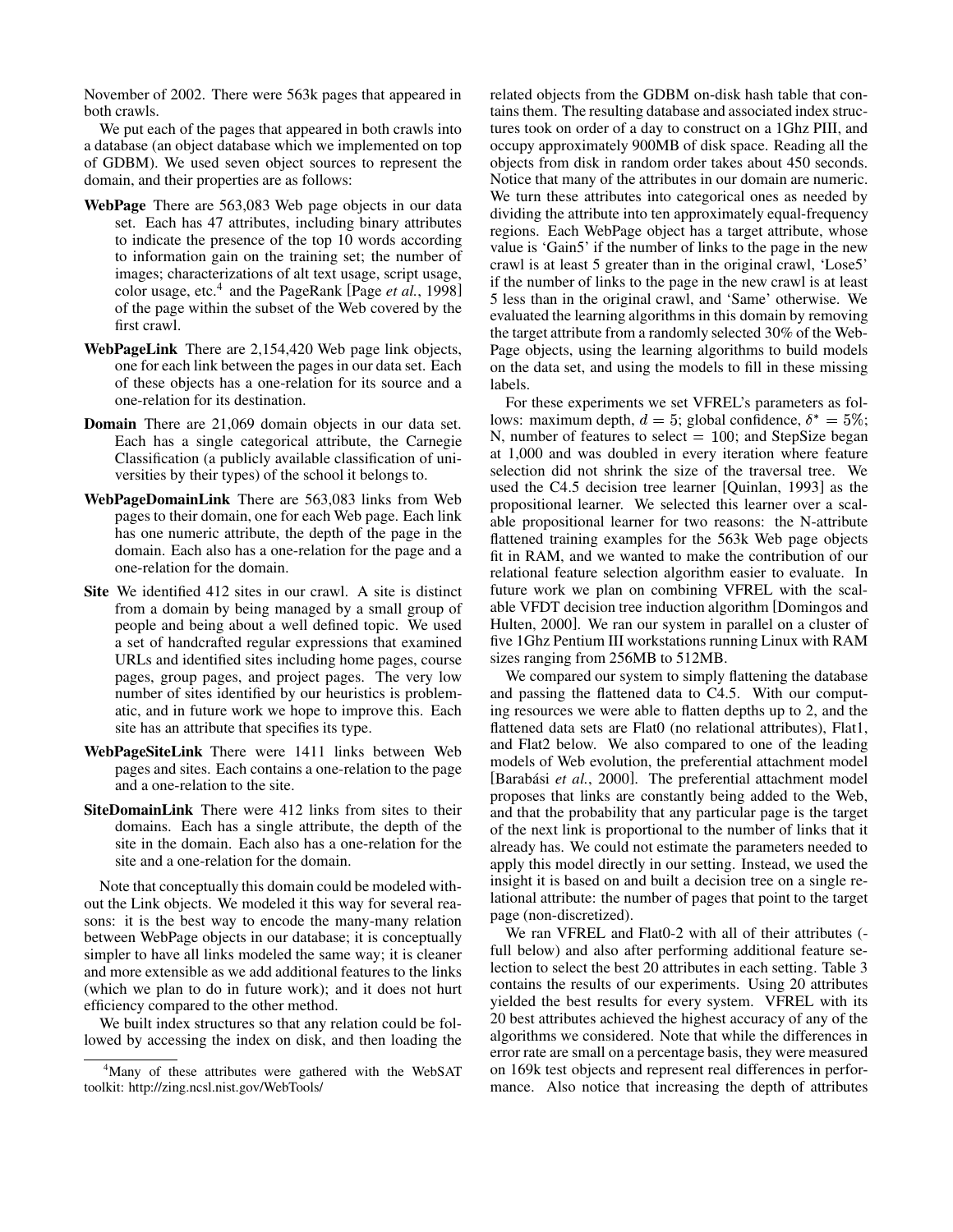Table 3: Results of the comparison between VFREL, flattening depth 0 - 2, the preferential attachment model, and predicting the most common class, MCC, which was Same. We show VFREL and Flat0 - 2 with their full feature set and after doing additional feature selection.

| Algorithm         | <b>Test Set Error</b> | # Nodes | # Attribs |
|-------------------|-----------------------|---------|-----------|
| <b>MCC</b>        | $10.2\%$              |         |           |
| PrefAtt           | 8.2%                  |         |           |
| Flat()            | $10.9\%$              | 18,372  | 20        |
| Flat1             | $8.5\%$               | 11,663  | 20        |
| Flat <sub>2</sub> | 8.2%                  | 9,741   | 20        |
| <b>VFREL</b>      | 8.1%                  | 7,465   | 20        |
| Flat0-full        | $11.2\%$              | 10,197  | 47        |
| Flat1-full        | 8.8%                  | 15,117  | 50        |
| Flat2-full        | 8.3%                  | 10,308  | 330       |
| VFREL-full        | 8.6%                  | 14,289  | 100       |

considered results in smaller, more accurate models in our experiments. This suggests that these deeper attributes actually do contain valuable information for our task, and that it may be beneficial to explore further than depth  $5 -$  we plan on doing this in future work. The runtimes for generating the flattened data sets were (in CPU + system hours): Flat0, .27; Flat1, .30; Flat2, 12.9. We estimate from generating the first 10k examples that Flat4 would have taken 54 days, and we estimate from generating the first 1,000 examples that Flat5 would have taken 261 days. Our system was able to generate values for the best 100 features up to depth 5 in 20 days of CPU time (4 days of wall time because it ran in parallel). VFREL is thus an order of magnitude faster than directly flattening the data, and produces the most accurate model of any of the systems we evaluated.

At the beginning of its run, VFREL was forced to follow 56 relational paths from each Web page to gather the objects needed to calculate the 3,536 attributes in  $ATT(WebPage, 5)$  (after the obviously redundant ones were removed). By the end of the run it was following just 14 paths for each Web page. Every selected relational path begins by following the 'linked from' relation from the target object (that is, all selected relational attributes are properties of pages that point to the target page). After that, the 'links to', 'linked from', and 'domain' relations were used. None of the Site related attributes or relations were used to calculate the 100 best attribute values. We believe this will change when we improve our site identification heuristics.

The top 20 attributes included attributes formed using every aggregation we allowed except for mode. Eleven of them were aggregations of the PageRank of pages that pointed to the target, or were linked (in either direction) to pages that pointed to the target. Other selected features included aggregations of counts of Web pages, of depths of pages in their domain, of the number of words in link anchors, and of the size of related pages in bytes. The best attribute was the preferential attachment one, the count of the number of pages that point to the target. By examining the decision tree produced by C4.5 we determined that the information in the PageRank attributes was mostly captured by the preferential attachment attribute. We found the attributes that contributed to our system's improvement over the preferential attachment model were properties of other pages pointed to by the pages that pointed to the target, like the variance of the domain depths of the other pages pointed to by pages pointing to the target, and the popularity (as measured by the number of inlinks) of the other pages they point to. These features are a depth of 5 from the target class, and it is unlikely that they would have been found by other relational learning systems. We believe that properties of the pages pointing to the target are important for this prediction task because people find the target page (a prerequisite to linking to the page) through these links.

Generating attribute values for the median hundred Web pages out of the first thousand (before any feature selection) took 3,488 seconds and required that nearly 5 million object be loaded from disk. In the last iteration of VFREL's main loop, when it was exploring just 14 relational paths, the median 100 objects took just 153 seconds and 420k object loads – an improvement of an order of magnitude by either metric. There was a great deal of variance in the time it took to generate attributes for 100 objects. In fact, some single Web pages, even on the final iteration with only 14 relational paths, required thousands of seconds and millions of object loads. We examined some of these Web pages and found them to be extremely highly connected (tens of thousands of in links), on very large domains (with many tens of thousands of pages), or both. In future work we plan on exploring the use of online aggregations [Hellerstein *et al.*, 1997] to reduce the time needed to generate attribute values for these highly connected objects.

## **6 Related Work**

Learning from relational data has been extensively studied by the inductive logic programming (ILP) community [Lavrac and Dzeroski, 1994]. In general, ILP learns models from a richer class than our work (for example, learning recursive concepts), but is also generally believed to be very inefficient for large databases. Blockeel *et al.* [1999] developed a scalable ILP system named TILDE that effectively flattens relational data into what they call interpretations and then uses a version of FOIL [Quinlan, 1990], modified to make efficient access to data from disk, on these interpretations. TILDE was evaluated on a synthetic data set with 100,000 training examples. VFREL scales to much larger data sets by using sampling to focus on relevant attributes and relations. Slattery and Craven [2001] extensively studied the use of relational learning for hyper-text documents. They developed a hybrid algorithm that combines Naive Bayes, FOIL, and many insights into the nature of the Web, and applied it to several Web mining tasks. Their focus, however, was not on scaling, and the largest data set they considered contained on the order of thousands of Web pages, while ours contains millions.

#### **7 Future Work**

Directions for future work on VFREL include: more closely integrating it with a scalable propositional learning algorithm